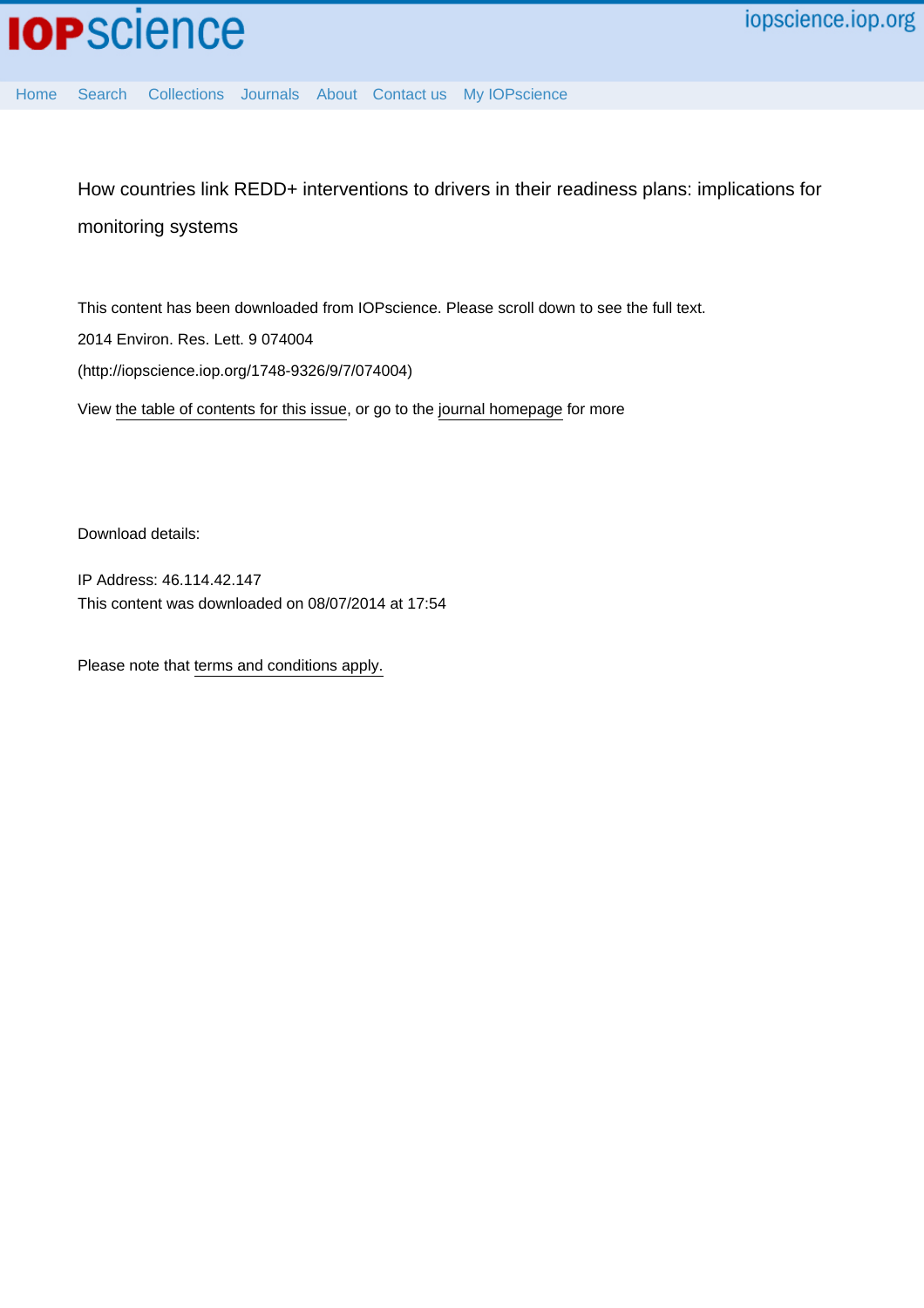Environ. Res. Lett. 9 (2014) 074004 (12pp) [doi:10.1088/1748-9326/9/7/074004](http://dx.doi.org/10.1088/1748-9326/9/7/074004)

# How countries link REDD+ interventions to drivers in their readiness plans: implications for monitoring systems

## G Salvini $^{\rm l}$ , M Herold $^{\rm l}$ , V De Sy $^{\rm l}$ , G Kissinger $^{\rm 2}$ , M Brockhaus $^{\rm 3}$  and M Skutsch $4$

<sup>1</sup> Laboratory of Geo-Information Science & Remote Sensing, Wageningen University, PO Box 47, 6700 AA Wageningen, The Netherlands

<sup>2</sup> Lexeme Consulting, 3552 West 8th Avenue, Vancouver BC V6R 1Y7, Canada

3CIFOR, PO Box 0113 BOCBD, Bogor 16000, Indonesia

4Centro de Investigaciones en Geografía Ambiental, Universidad Nacional Autonoma de Mexico, Mexico

E-mail: [giulia.salvini@wur.nl](mailto:giulia.salvini@wur.nl)

Received 8 November 2013, revised 20 May 2014 Accepted for publication 30 May 2014 Published 4 July 2014

### Abstract

Countries participating in the REDD+ scheme are in the readiness phase, designing policy interventions to address drivers of deforestation and forest degradation (DD). In order for REDD + interventions to be effective, it is essential that they take into account the specific drivers that they aim to address. Moreover it is crucial to design systems that monitor the effectiveness of the planned interventions. In this article we provide a comprehensive and comparative assessment of interventions proposed by 43 REDD+ countries in 98 readiness documents. We summarize the types of interventions and assess if they are formulated referring to the drivers of DD that they are aiming to address. Based on this assessment we consider the implications for systems for monitoring effectiveness of proposed interventions. Most countries reviewed link proposed interventions to specific drivers of DD. The majority of the countries making this link have better driver data quality, in particularly those that present their data in ratio or ordinal terms. Proposed interventions focus not only on activities to reduce deforestation, but also on other forest related REDD+ activities such as sustainable forest management, which reduce forest degradation and enhance forest stocks. Moreover, driver-specific interventions often relate to drivers not only inside but also outside the forest sector. Hence we suggest that monitoring systems need to assess not only deforestation rates through remote sensing, but also degradation and other carbon stock changes within the forest, using more detailed ground level surveys and measurements. In addition, the performance of interventions outside the forest need to be monitored, even if the impacts of these cannot be linked to specific changes in forest carbon stock in specific locations.

Keywords: drivers of deforestation and forest degradation, monitoring systems, proposed REDD + interventions, REDD+, readiness documents

## 1. Introduction

In recent years the Reducing emissions from deforestation and forest degradation, conservation of forest carbon stocks,

sustainable management of forests and enhancement of carbon stocks (REDD+) scheme has gained increased attention in the policy arena. REDD+ represents a potentially valuable incentive for developing countries to reduce greenhouse gas (GHG) emissions and promote sustainable forest management. Nevertheless, issues related to the implementation of the REDD+ scheme are numerous, including how to enhance its effectiveness in addressing the drivers of deforestation and

Content from this work may be used under the terms of the  $\bigcirc$ [Creative Commons Attribution 3.0 licence.](http://creativecommons.org/licenses/by/3.0) Any further distribution of this work must maintain attribution to the author(s) and the title of the work, journal citation and DOI.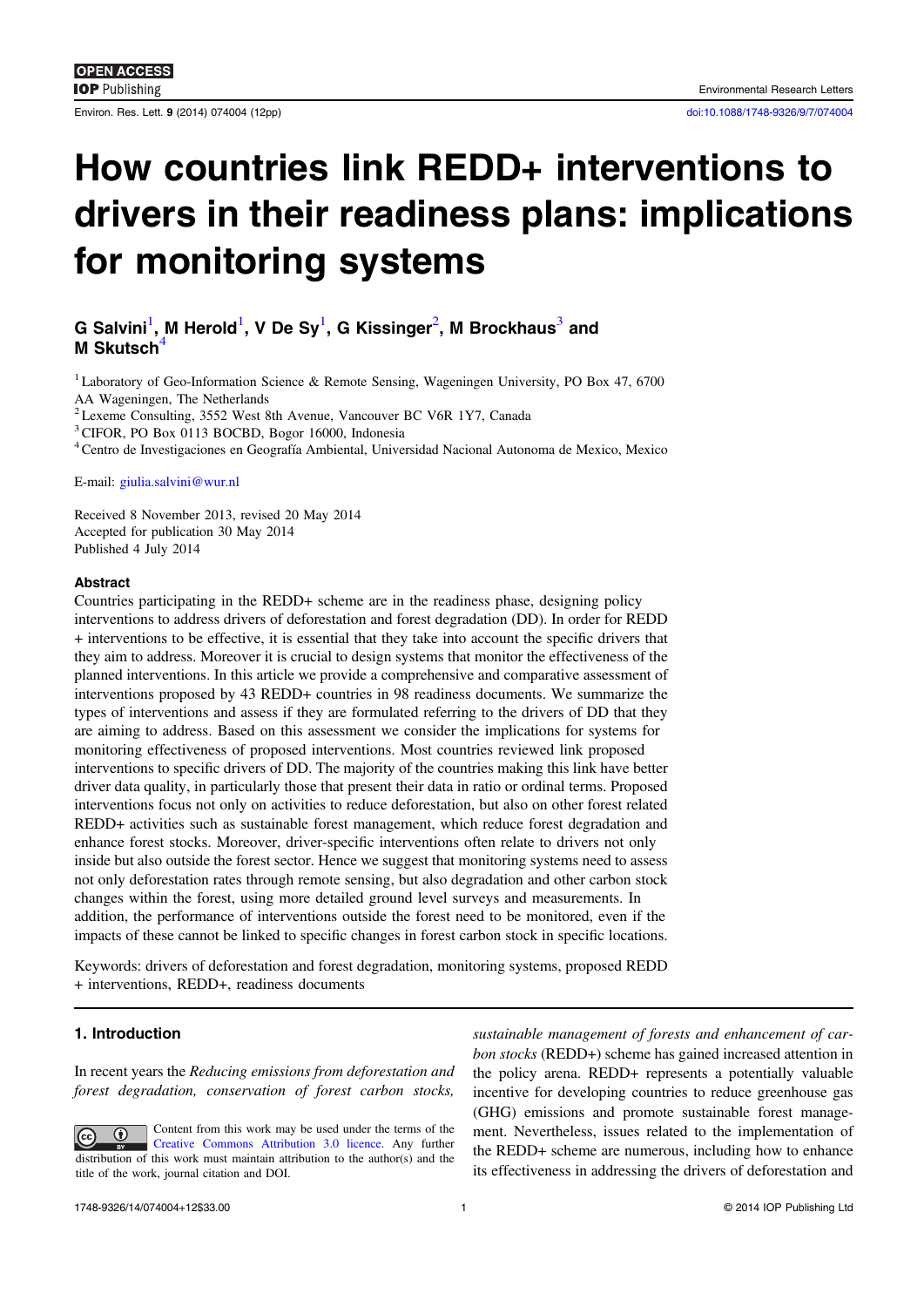degradation (Angelsen, [2010](#page-10-0)). Following the UNFCCC requirements for REDD+ implementation, countries should implement a shift from business as usual through activities in the following areas: (i) reducing emissions from deforestation, (ii) reducing emissions from forest degradation, (iii) conservation of forest carbon stocks, (iv) sustainable management of forests and (v) enhancement of carbon stocks. These activities can be implemented through aggregates of concrete interventions that result in verifiable REDD+ through a three-phased approach (UNFCCC [2011](#page-12-0)). Most countries are still in the first, preparatory or 'readiness' phase, designing a national strategy aimed at tackling drivers of deforestation and forest degradation (DD) (Korhonen-Kurki et al [2014](#page-11-0)). The second phase focuses on the implementation of a REDD+ strategy, supported by grants or other financial support for capability building and enabling policies. During the third phase REDD+ activities will be implemented using performance-based compensation (UNFCCC [2010](#page-12-0)).

Strategizing REDD+ interventions requires consideration of the drivers of deforestation/degradation (SBSTA [2013](#page-12-0)). Drivers of deforestation/degradation are complex to study because they are related to multiple biophysical, social and economic factors that are interdependent, and which result in dynamic land use patterns (Mohamed [2000](#page-11-0)). These factors include the multiple and often conflicting interests of different stakeholders, which in turn are influenced by other factors such as existing national policies, regional trade, power dynamics, subsistence forest dependency, resource and technology access, population growth and poverty (Angelsen and Kaimowitz [1999\)](#page-10-0). A distinction can be made between direct and underlying drivers of deforestation and forest degradation (DD) (Geist and Lambin [2002](#page-11-0), De Fries 2002). Direct drivers are human activities and actions that directly impact forest cover and result in loss of carbon stocks. Underlying drivers are complex interactions of social, economic, political, cultural and technological processes that affect the direct drivers of DD. They act at multiple scales: international (markets, commodity prices), national (population growth, domestic markets, national policies, governance) and local (subsistence, poverty) (Rudel *et al* 2009, Boucher *et al* [2011](#page-11-0)). Clearly, for effective REDD+ interventions both direct and underlying drivers need to be taken into account.

REDD+ interventions can be divided into direct and enabling activities. Direct interventions are specific, often local activities which result in a direct change in the carbon stock (i.e. reforestation, protected area strategies, agricultural intensification to reduce pressure on forests). Enabling interventions are aimed at facilitating the implementation of direct interventions (i.e. improved law enforcement against illegal logging, and land tenure regulation). Hence direct interventions are more directly linked to direct drivers and are focused on local, context-specific activities. REDD+ strategies that focus solely on direct drivers to demonstrate quantifiable emissions reductions may place less emphasis on addressing the critical underlying drivers. It is crucial that these are also addressed if interventions are to succeed in achieving the emissions reductions (Kissinger et al [2012](#page-11-0)).

Despite the importance of designing interventions that address specific drivers of DD, there is very little literature available on how different countries are selecting and designing interventions. Questions also remain about how countries prioritize different interventions, given their analysis of what the drivers are. However, some information on this can be found in documents prepared by countries in their readiness phase, such as readiness preparation proposals (R-PPs), and UN-REDD National Programme Documents, as well as documents prepared by research organizations and country partner organizations, such as REDD+ country profiles by the Centre for International Forestry Research (CIFOR). These documents, referred to as 'readiness documents' in this paper, are an interesting source of data to be analysed with a view to assessing how countries are linking drivers and interventions.

We build upon these considerations stating that monitoring systems are needed to assess the effectiveness of interventions in addressing drivers of DD (Romijn et al [2012\)](#page-11-0). Monitoring drivers of DD is needed for several reasons: to understand their importance and processes at work, to attribute emissions to specific causes (i.e. nationally), track their activities over time, to design dedicated mitigation actions that address them, and to assess the impact of these (Herold and Skutsch [2011](#page-11-0)). Monitoring drivers that lead to DD provides essential information for keeping track of the effectiveness of direct REDD+ interventions. However, current REDD+ monitoring efforts are largely focused to meet international reporting needs and thus are concentrated on the assessment of change in forest area (deforestation) and related carbon emissions, while in only a few cases is the forest area change analysed by linking it to specific driver activities and follow-up land use (GOFC-GOLD [2011](#page-11-0), Herold *et al* 2011). In Mexico for example a deforestation threat map has been developed by correlating past deforestation with social and agricultural data available in secondary sources at the county level (INECC [2012\)](#page-11-0). Nevertheless such analyses rarely incorporate underlying drivers, as they are usually not readily detectable using remote sensing and forest inventory data and would require monitoring capacities beyond these techniques. Moreover, some underlying drivers are not represented in existing databases and their analysis would require more detailed socio-economic data. Others relate to sectoral policies and to conditions in domestic and international markets (Kissinger et al [2012](#page-11-0)), which are generalized and difficult to connect with specific land cover changes in particular locations.

The above-mentioned three elements (drivers, interventions and monitoring capacities) are interlinked through a logical chain: in order for REDD+ interventions to be effective, they need to be developed with an understanding of specific drivers of DD that they aim to address. Improving monitoring capacities should provide data of progressively better quality and hence increasingly detailed information about drivers, allowing the (re)design of REDD+ policy interventions which are more appropriate to the local conditions and hence more effective. This logic has been described by the Forest Carbon Partnership Facility (FCPF) as follows: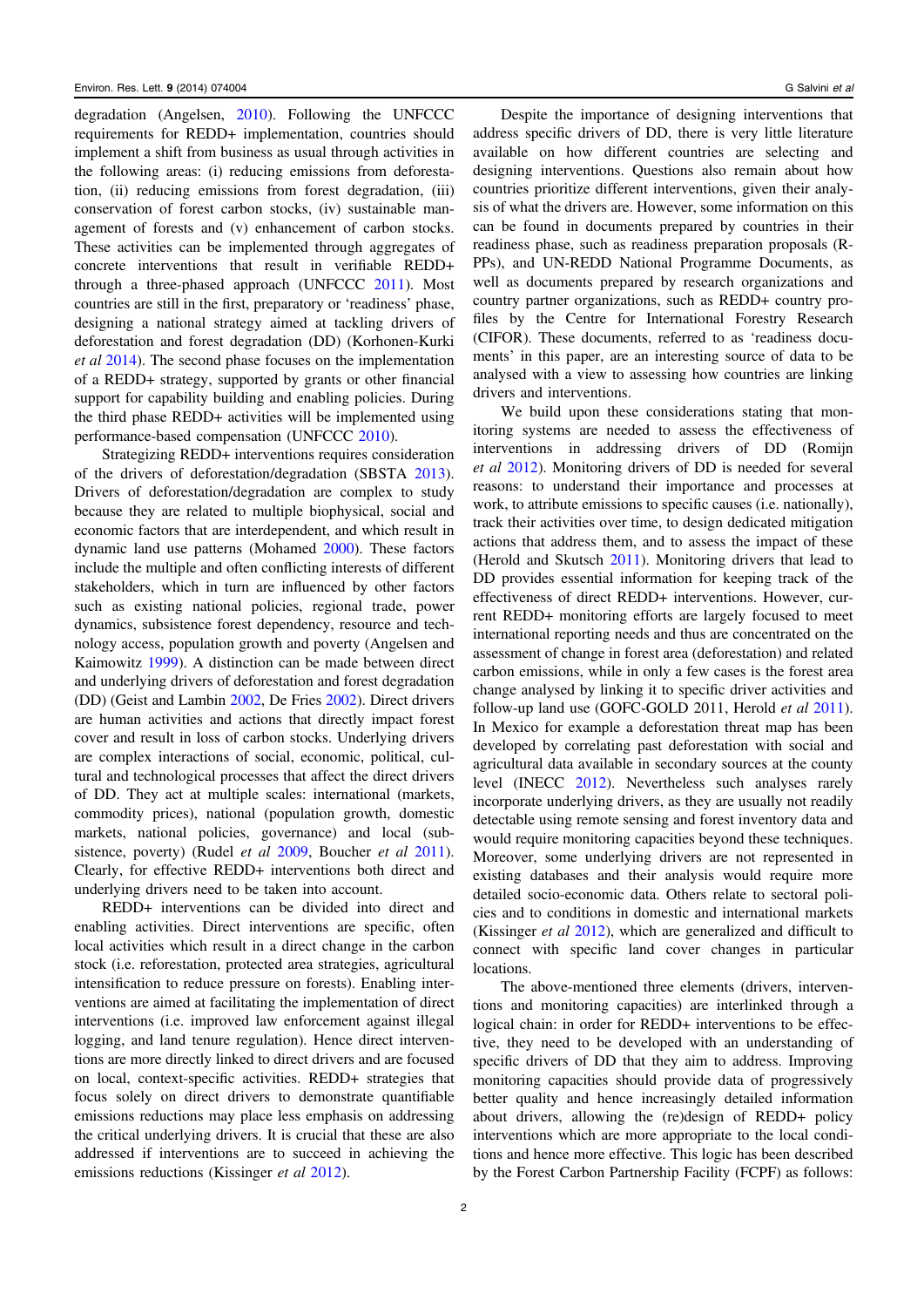

Figure 1. Linkages between knowledge of drivers, interventions and monitoring capacities in the context of national REDD+ schemes.

'countries are realizing that the objective of reference level analyses is to better understand and to quantify the relationships among the driver activities of DD, and historical and potential future emissions. The logical chain of: (1) driver analysis, (2) REDD+ strategy development, (3) reference emission levels (REL) exploration, and (4) measurement, report and verification (MRV) design is strongly interlinked. Nevertheless this logical chain has been weak in most RPPs to date' (FCPF [2010\)](#page-11-0). Perhaps one reason for this is that only limited scientific research has focused on these interlinkages. Given the current gap in current knowledge and understanding of the above-mentioned issues, this article focuses on three main objectives: (i) synthesize the direct and enabling REDD+ interventions proposed by each countries, (ii) assess whether the proposed interventions take into account current knowledge of drivers of DD, (iii) reflect on possible implications for future systems to monitor the effectiveness of the proposed interventions (figure 1). The structure of the article reflects these three objectives, as it first presents an analysis of readiness documents and identifies the direct and enabling interventions proposed by different countries.

This is followed by a second part focussing on the objective to assess to what extent countries explicitly relate interventions considering existing knowledge about DD drivers. In particular, we assessed whether proposed interventions refer to both the relevant direct and underling drivers. Interventions that are proposed to address specific direct drivers of DD have been summarized. The discussion section deals then with possible implications for future monitoring systems, in particular how they could monitor the effectiveness of the proposed interventions. In a concluding section suggestions are made about how to expand monitoring systems beyond the forest sector, through a landscape approach.

### 2. Materials and methods

Countries participating in REDD+ are being assisted during the readiness phase by two main initiatives: the UN-REDD Programme and the World Bank FCPF. The UN-REDD Programme supports 15 countries, while FCPF assists a total of 36 countries (13 in Africa, 15 in Latin America, and 8 in Asia) following a review of their Readiness Preparation Idea Notes (P-PIN), of which 33 countries have taken the next step by submitting more detailed R-PP (FCPF [2013\)](#page-11-0). A number of bilateral programs including Norway's Government International Climate and Forests Initiative (NICFI) (Ministry of Norwegian Environment [2009](#page-11-0)) are facilitating the REDD+ readiness process in some countries, such as Indonesia and Brazil. Another source of information used for this paper to add qualitative analysis are country profiles prepared by CIFOR and REDD+ country partners, which followed specific guidelines to analyse contextual conditions that affect the REDD policy environment in each country, and which in particular looked at the politico-economic conditions that drive DD in the respective countries (Brockhaus et al [2012](#page-11-0)).

The authors reviewed a total of 98 readiness documents of 43 countries: 35REDD+ R-PPs, 15 UN-REDD National Programme Documents and six CIFOR-country profiles (appendix [A\)](#page-9-0), available at the websites of World Bank FCPF [\(http://forestcarbonpartnership.org/](http://forestcarbonpartnership.org/)), UN-REDD [\(http://un](http://un-redd.org/)[redd.org/\)](http://un-redd.org/) and CIFOR [\(http://cifor.org/](http://cifor.org/)) respectively. Six countries (see appendix  $\overline{A}$ ) submitted R-PPs to the FCPF as well as documents to the UN-REDD-National Programme. In this study more focus has been given to R-PPs because they contain a more extensive explanation of the proposed interventions, which allowed a more consistent analysis.

Readiness documents have been reviewed to analyse the strategy that each country proposes to address DD based upon their initial knowledge of both direct and underling drivers. The review has been done by identifying and listing all the interventions proposed in all the readiness documents. This list has been used to build intervention categories of enabling and direct interventions.

Readiness documents were evaluated to meet the following objectives:

- 1. Synthesize the direct and enabling REDD+ interventions proposed by each countries
- 2. Assess whether the proposed interventions take into account current knowledge of drivers of DD; in particular:
	- a. Assess whether the proposed interventions refer to both relevant direct and underling drivers
	- b. Summarize the interventions that are proposed to address specific direct drivers of DD
- 3. Reflect on possible implications for future systems to monitor the effectiveness of the proposed interventions.

These objectives expand on the work carried out by Kissinger *et al* [\(2012](#page-11-0)), who made a preliminary analysis of drivers and interventions described by REDD+ countries in 46 Readiness documents.

#### 2.1. Synthesis of the direct and enabling REDD+ interventions

To meet the first objective, 98 readiness documents were reviewed to synthesize the direct and enabling REDD+ interventions that each REDD+ country is proposing. Particular attention has been given to the section 'REDD+ Strategy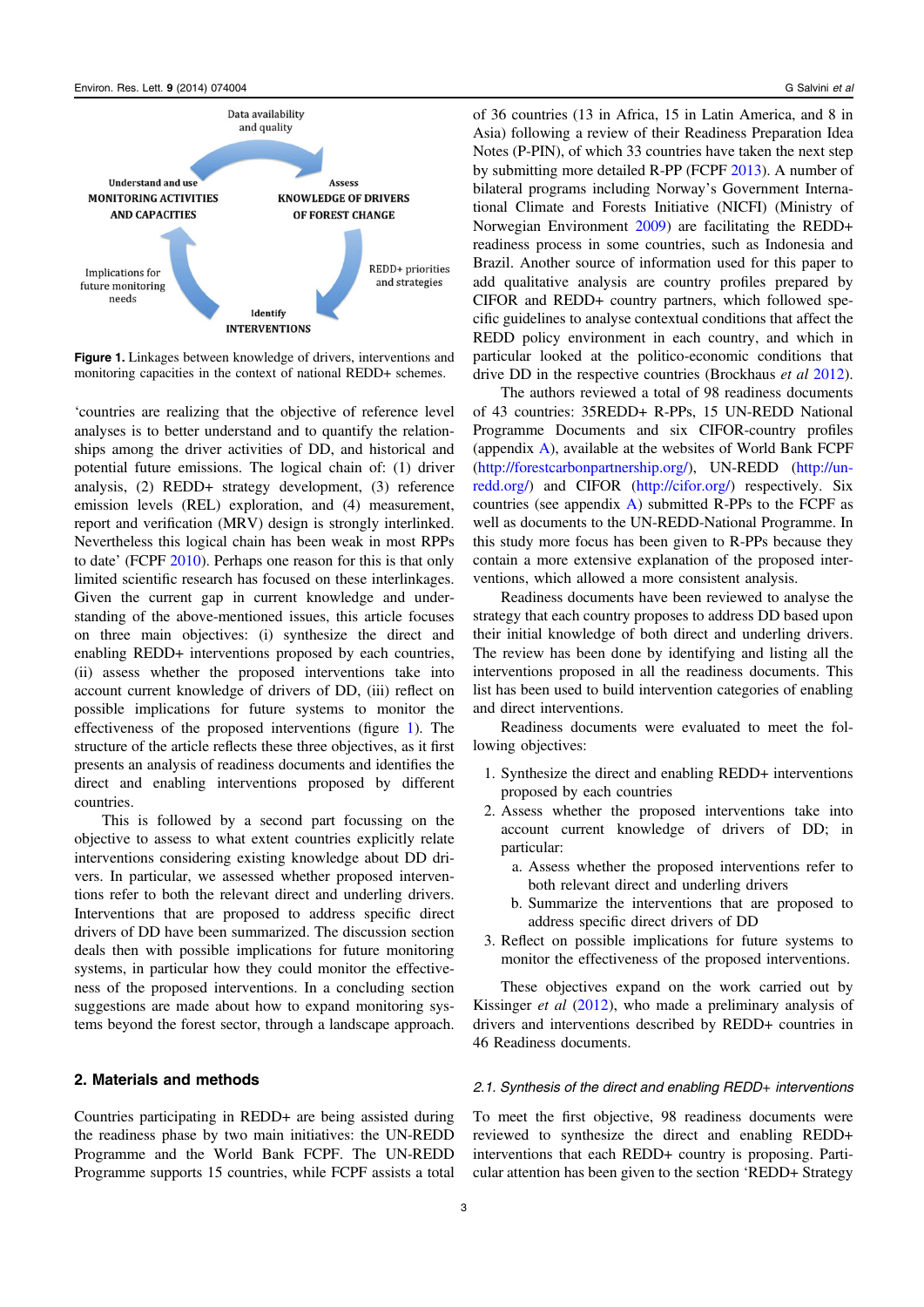<span id="page-4-0"></span>Table 1. Description of categories and subcategories of interventions proposed by 43 REDD+ countries.

| Main category                                                                                                                                       | Subcategories for<br>objective 2.1                                                                                                                                     | Subcategories for<br>objective 2.2 |
|-----------------------------------------------------------------------------------------------------------------------------------------------------|------------------------------------------------------------------------------------------------------------------------------------------------------------------------|------------------------------------|
| Interventions with<br><i>linkage</i> : includes<br>countries that<br>propose<br>interventions<br>referring to<br>drivers                            | $(i)$ Interventions aimed Group 1 and 2<br>to address both<br>direct and underling<br>drivers<br>(ii) Interventions aimed<br>to address only the<br>direct drivers     |                                    |
| <i><u><b>Interventions</b></u></i><br>without linkage:<br>includes<br>countries that<br>propose<br>interventions<br>without referring<br>to drivers | (iii) <i>Interventions</i><br>aimed at increasing<br>carbon stocks<br>(iv) No linkage<br><i>reported</i> : includes<br>the remaining<br>countries of<br>category (iii) | Group 2                            |

Options' of the R-PPs, the section 'Draft REDD+ Strategy and Implementation Framework' of UN-REDD National-Programme-Documents and the section 'Future REDD+ policy options and processes' of CIFOR country profiles.

## 2.2. Assessment of the linkage between intervention and current knowledge of drivers

The second objective aimed at assessing if countries design interventions taking into account their current knowledge of drivers of DD. This objective has been met through two analyses. The first analysis focused on assessing whether the strategies proposed refer to specific drivers that they are aiming to address. To this aim countries have been classified in two main categories: interventions with linkage and interventions without linkage (column 1 of table 1), which were further subdivided in two subcategories: (i) interventions aimed to address both direct and underling drivers, (ii) interventions aimed to address only the direct drivers, (iii) interventions aimed at increasing carbon stocks and (iv) no linkage reported (column 2 of table 1).

These subcategories were created for two purposes. The first one was to assess whether countries are able to propose interventions linking them to specific drivers of DD; the second one was to assess whether the ability to make this link is related with the current knowledge about drivers.

The quality of data on drivers has been used as an indicator of current knowledge about drivers of DD. This data were derived from the work carried out by Hosonuma et al [\(2012\)](#page-11-0), who classified data on drivers of DD as reported by countries using a scale which reflects the form in which this data were reported: Ratio scale (quantitative information about drivers), Ordinal scale (ranking of importance of drivers) and Nominal scale (simply listing drivers).

The second analysis aimed at assessing the types of direct interventions proposed to address specific direct drivers of

|  | Table 2. Percentage of reviewed countries pursuing direct |  |  |
|--|-----------------------------------------------------------|--|--|
|  | interventions as part of REDD+.                           |  |  |

| Direct interventions                               |     |
|----------------------------------------------------|-----|
| Sustainable forest management                      | 62% |
| Fuel wood efficiency/cook stoves                   | 47% |
| Agroforestry                                       | 44% |
| Protected areas strategies                         | 41% |
| Afforestation/reforestation                        | 38% |
| Agricultural intensification/permanent agriculture | 38% |
| Plantations establishment/management               | 29% |
| Livestock/rangeland management                     | 27% |
| Rehabilitation of degraded land                    | 23% |

DD. To this aim readiness documents that explicitly link the intervention to each direct driver of DD (for instance using a table) have been further analysed. The countries that made this explicit link (a total of ten countries, appendix [A](#page-9-0)) have been grouped into a subcategory of countries (called Group 1), which is a subset of the main category 'interventions with linkage' (table 1). The interventions proposed by Group 1 have been compared to interventions proposed by all the other countries, which we grouped into a second subset of countries (called Group 2).

## 2.3. Implications for future monitoring systems

The third objective was approached by considering and discussing implications of the findings of this article in the light of current literature on systems for monitoring the implementation of the proposed interventions. In particular we reflect on the importance of monitoring activities not only in the forest sector but also outside of it. We suggest a conceptual method/framework to link interventions with their possible impacts on carbon stocks.

## 3. Results

#### 3.1. Synthesis of the direct and enabling REDD+ interventions

3.1.1. Direct interventions. Sustainable forest management is the most commonly identified direct intervention, proposed by 62% of countries, followed by fuel wood efficiency/cook stoves and agroforestry (table 2).

This is perhaps not surprising given the fact that this term is used to cover a wide range of different interventions including sustainable yield management, and can be applied to different organizational forms of forestry, from government led to community led. A substantial number of countries also place emphasis on interventions appropriate to mosaic landscapes, such as agroforestry, It appears to be seen as useful in addressing the range of drivers that persist in many tropical frontier landscapes, particularly in mosaic and multiple-use landscapes.

Afforestation/reforestation and livestock/rangeland management. Agroforestry was identified by 44% of countries as part of their REDD+ strategy. About 38% of countries include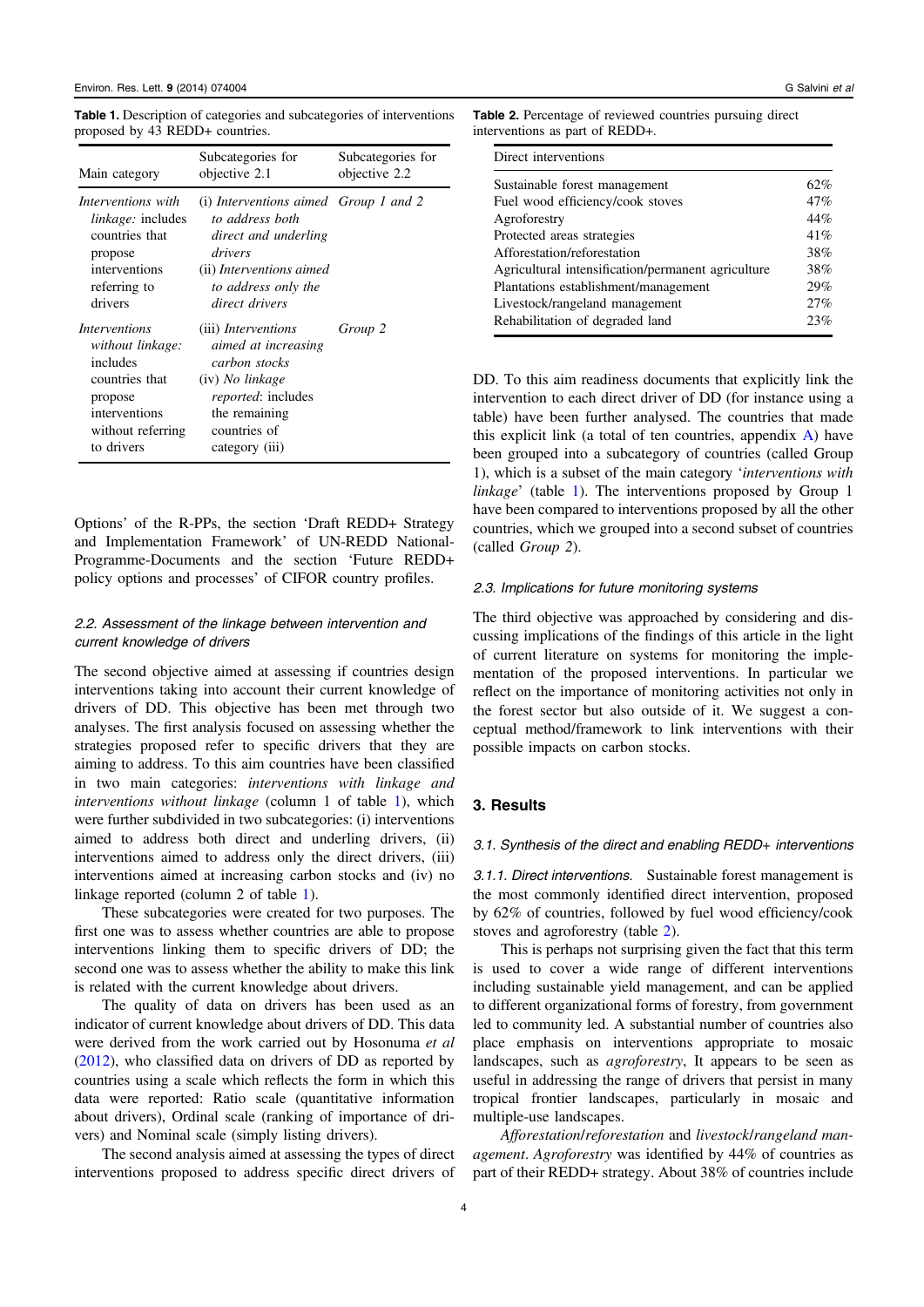<span id="page-5-0"></span>afforestation and reforestation in REDD+ strategies. These countries recognize afforestation and reforestation as essential strategies to address demand for fuel wood and construction materials, to increase carbon stocks and to restore degraded lands. Livestock/rangeland management has been proposed by 27% of countries as a strategy to improve agricultural production and lower forest degradation. Finding solutions to the fuel wood driver of forest degradation is a clear priority for 47% of countries reviewed, which seek to find alternatives to fuel wood, and more efficient cooking stoves. While a number of countries seek REDD+ finance to support agricultural intensification (38%) and promote rehabilitation of degraded land (23%), no country explicitly ties these two strategies together.

In many cases of course countries propose not just one but several interventions to deal with a specific driver. For instance, of the countries that propose agriculture intensification 30% propose also agroforestry and improvement of livestock management, 20% propose sustainable forest management while 10% of them combine it with rehabilitation of degraded land. This indicates the understanding of countries that drivers are complex and require multiple approaches.

Most direct interventions proposed focus on forest related activities to reduce mainly forest degradation rather than deforestation. This might be due to the fact that deforestation is much more difficult to tackle since it is mostly caused by large commercial actors, which often are capable to lobby the State for favourable decisions about the use of land, e.g. concessions (Rudel et al 2007, Angelsen and Rudel [2013](#page-10-0)). Hence reducing deforestation would imply interference with decision-making and rent-seeking at levels remote to the locality in which the deforestation activity occurs, and which are linked to political and economic forces that are often the main underling drivers of deforestation (Di Gregorio et al [2012](#page-11-0)). In contrast measures to reduce forest degradation can be justified politically as being beneficial for local communities through interventions (such as more sustainable land use and agroforestry) that are already known and partially implemented.

3.1.2. Enabling interventions. Reported enabling interventions have been grouped in 12 main categories (table 3). The complete list of interventions can be found in appendix [B](#page-10-0). A large amount of countries (83%) propose interventions to address weak forest sector governance, through strategies aimed at improving governance. However, these proposals remain rather vague and explicit linkages to existing or planned policies and national development programmes that are potentially driving deforestation are rarely made as stated in the country profiles provided by CIFOR. For instance we find that proposed enabling interventions have little concrete proposals to remove perverse incentives that drive deforestation such as ranching in Brazil, palm oil development in Indonesia, and tackle large scale drivers such as timber extraction through concessions in Cameroon, cross border trade in Mozambique,

5

| Enabling interventions                                        |       |
|---------------------------------------------------------------|-------|
| Good governance                                               | 83%   |
| Policies                                                      | 51%   |
| Stakeholder involvement                                       | 46%   |
| Tenure and rights                                             | 43%   |
| Financial incentives                                          | 40%   |
| Land management                                               | 34%   |
| Technology improvements                                       | 31%   |
| Institutional capacity                                        | 31%   |
| Benefit sharing                                               | 26%   |
| Appropriate disincentives                                     | 17%   |
| Promote complementary voluntary private sector<br>initiatives | 14%   |
| Addressing leakage                                            | $9\%$ |

or supply and demand gaps in industrial timber processing in Vietnam (Dkamela [2011,](#page-11-0) May et al [2012](#page-11-0), Sitoe et al [2012](#page-12-0), Pham et al [2012](#page-11-0), Di Gregorio et al [2012](#page-11-0), Brockhaus et al [2013\)](#page-11-0). Concerning policy development, countries are candid about the need for governance (83%) and policy reform (51%) as a key strategy to address drivers, and this is a core component of country readiness activities to prepare for REDD+.

Stakeholder involvement is also mentioned as a key enabling intervention (46%), which includes various forms of community-based forest management approaches (appendix [B\)](#page-10-0), often tied to REDD+ benefit-sharing arrangements. Tenure and rights of access is a priority for 43% of countries. Depending on the national and regional circumstances, this may relate to benefit-sharing and/or community forest management. Those few countries that articulate crossborder approaches (related to commercial agriculture and illegal/legal wood flows) express interest in information sharing with neighbouring countries, particularly for tracking leakage effects (9%).

## 3.2. Assessment of linkages between interventions and current knowledge of drivers of DD

3.2.1. Interventions proposed referring to direct and underling drivers. The majority of countries (68%) are aware of the importance of designing interventions that are specifically linked to the drivers of DD that they aim to address (figure [2](#page-6-0)). About 48% of the countries fall into subcategory (i) interventions aimed to address both the direct and underling drivers and 20% belong to subcategory (ii) interventions aimed to address the direct drivers. The minority of countries (32%) propose interventions without referring to the drivers (category interventions without linkage). In this category 12% of the countries belong to subcategory (iii) interventions mainly aimed at increasing carbon stocks and 20% belong to subcategory (iv) no linkage reported. Concerning the linkage between the category of interventions and the quality of national driver data, within category Interventions with linkage,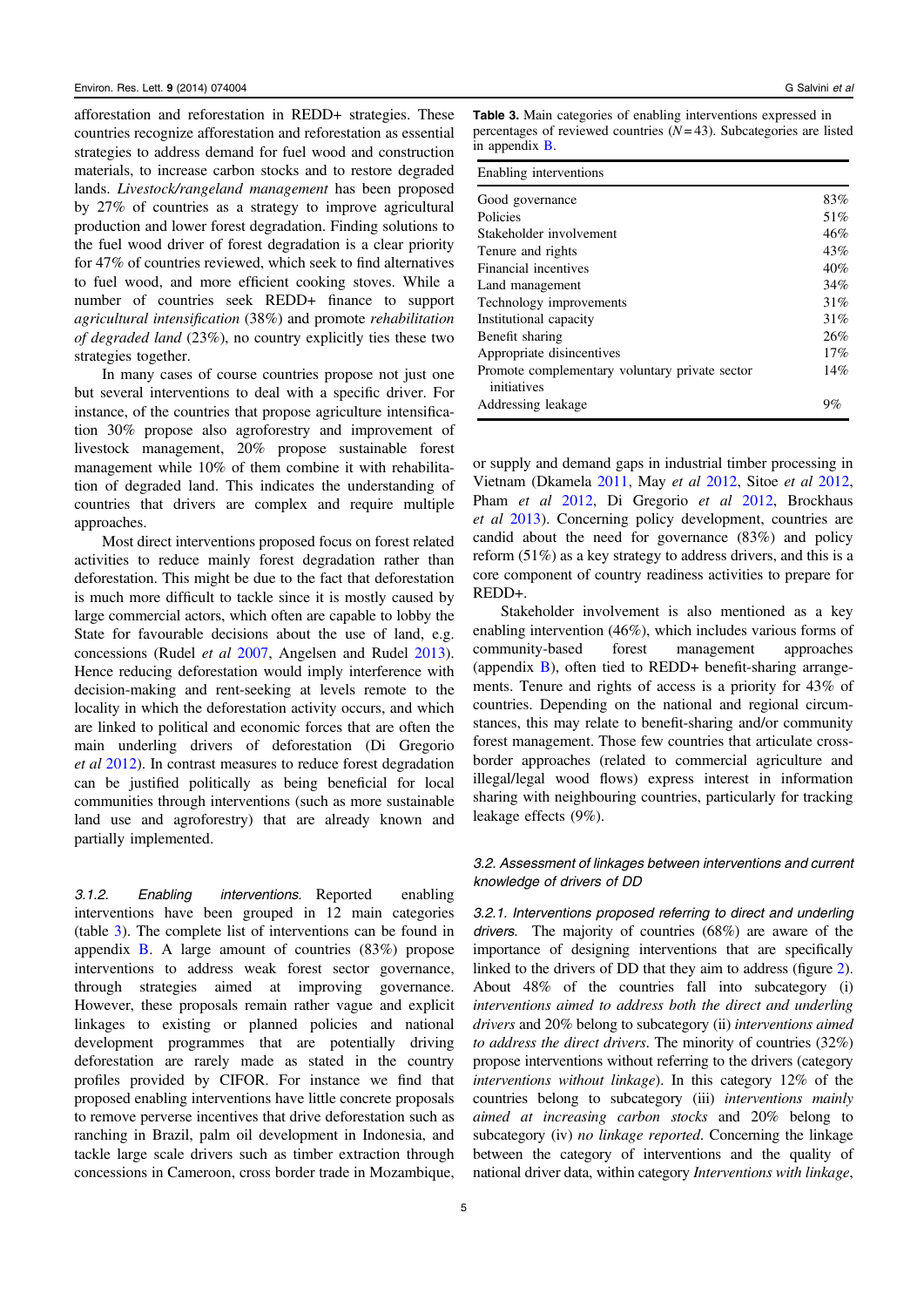<span id="page-6-0"></span>

 $\blacksquare$  Ratio  $\blacksquare$  Ordinal  $\blacksquare$  Nominal

Figure 2. Number of countries proposing different types of interventions divided based upon driver data quality (Ratio scale: quantitative information about drivers; Ordinal scale: ranking of importance of drivers; Nominal scale: listing of drivers).

about half of countries of subcategory (i) have good-quality driver data (Ratio scale). A different trend is shown in subcategory (ii) to which belong countries which propose interventions that refer to specific direct drivers, and where the majority have low data quality (Nominal scale). Although the pattern is not very clear, there is tendency that countries with better quality driver data also do a better job in aiming to link both drivers, direct and underlying, with interventions. There are also a number of countries that have low quality driver data but are still able to link the interventions to drivers. This raises the question whether the proposed interventions based on lower quality data will be targeting the highest priority drivers. It can be expected that these countries will build monitoring capacities to gain better understanding on drivers if this is properly considered and integrated in their REDD+ readiness program. There are also countries that have good quality driver data but it seems these were not used when designing their interventions. In this case countries should be encouraged to better use their available data for their REDD+ intervention planning.

3.2.2. Direct interventions proposed to address specific direct drivers. Out of the ten countries that have provided information on linking direct drivers and interventions, agricultural intensification is the most common intervention proposed to address agriculture as a driver, followed by agroforestry and improvement of livestock management (table [4](#page-7-0)). Improving charcoal efficiency use has been proposed by 30% of countries to address unsustainable production of biomass energy and firewood harvesting, followed by sustainable management of forests/woodlands for biomass harvesting (30%) and increasing biomass/trees on farmland (20%). Interventions to address timber harvesting are mentioned by a minority of countries, while the most common interventions to address unsustainable/illegal logging are forest plantations and sustainable forest management.

3.2.3. Comparison of types of interventions proposed by countries in different groups. As figure [3](#page-8-0) shows, interventions proposed by countries of Group 1 (described in paragraph 2.2) are mentioned by a different percentage than the interventions proposed by countries in Group 2. In particular the majority of interventions proposed by Group 1 tend to be related to the non-forest sector (livestock/rangeland management, agricultural intensification), while the majority of countries in Group 2 propose mainly forest-related interventions (sustainable management of forest, protected areas strategies, afforestation/reforestation). This result is not surprising since Group 1 countries take into account the drivers while developing interventions. Since most drivers of DD originate outside the forest sector (Hosonuma et al [2012](#page-11-0), Kissinger  $et$  al  $2012$ ), it stands to reason that these interventions will focus on non-forest sector strategies. Countries that don't consider their drivers, might not have this insight, and focus more on forest sector interventions. It should be noted however that neither group provides much evidence in their documentation about track record of these different strategies in their countries, and whether they are in reality likely to be effective.

## 4. Discussion

### 4.1. Implications for future REDD+ monitoring

4.1.1. Monitoring systems for forest based interventions will have to be ground based. As table [2](#page-4-0) shows, most of the direct interventions proposed by all countries focus on forest-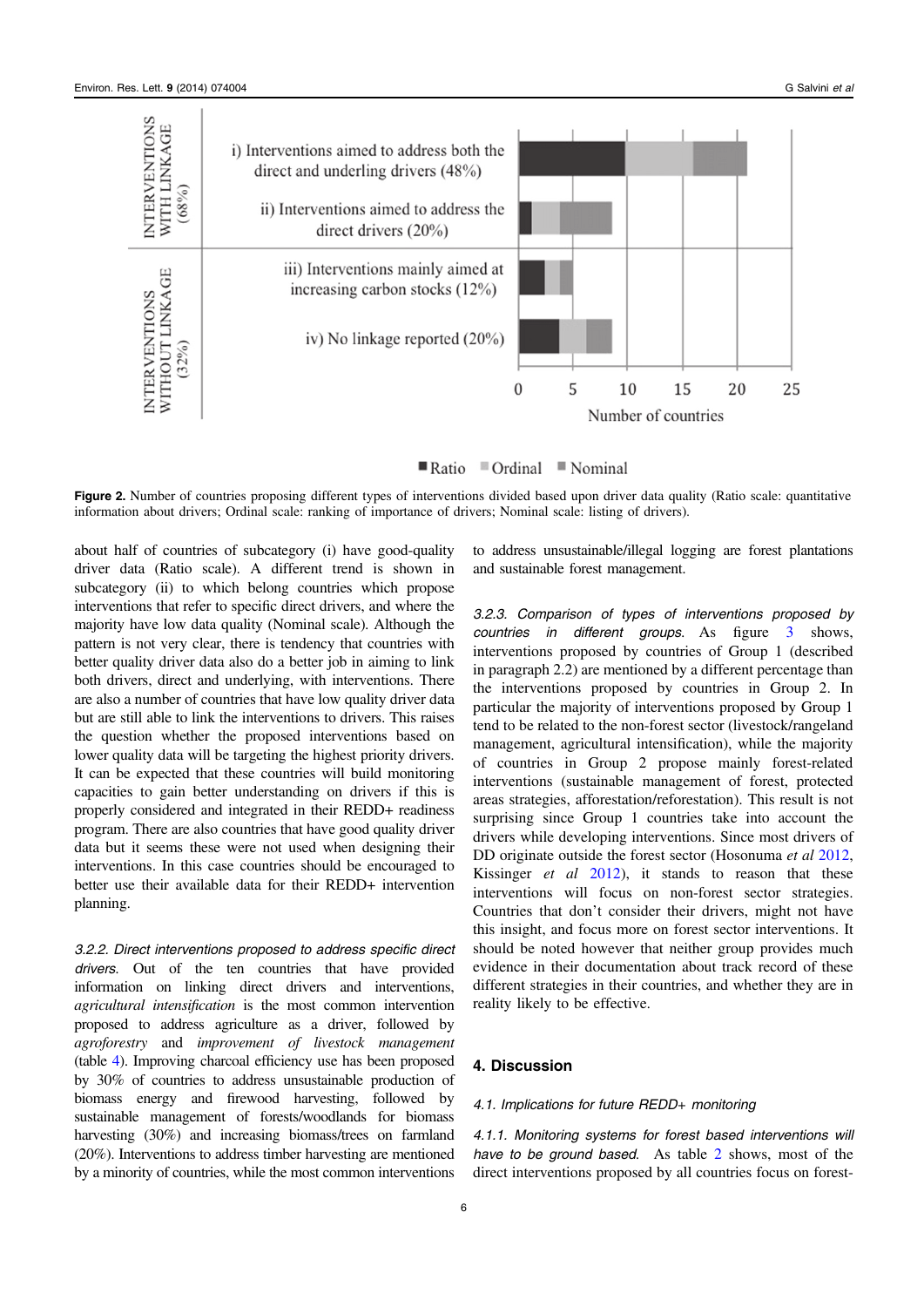<span id="page-7-0"></span>Table 4. List of main drivers and direct interventions described in readiness documents and percentage of countries proposing each intervention. The driver 'agriculture' includes livestock management activities.

| Main driver         | Specific intervention                              |        |
|---------------------|----------------------------------------------------|--------|
| Agriculture         | Agricultural intensification                       | 50%    |
|                     | Agroforestry                                       | 40%    |
|                     | Improvement of livestock                           | 40%    |
|                     | management                                         |        |
|                     | Sustainable forest management                      | 30%    |
|                     | More efficient land use                            | 20%    |
| Unsustainable       | Improve charcoal                                   | 50%    |
| production of       | efficiency use                                     |        |
| biomass energy +    | Sustainable management of<br>forests/woodlands for | 30%    |
|                     | biomass harvesting                                 |        |
|                     | Alternative renewable energy                       | 30%    |
|                     | sources (wind, solar, biogas)                      |        |
|                     | Increase biomass/trees on                          | 20%    |
|                     | farmland                                           |        |
|                     | Expansion of electrification                       | $10\%$ |
| Firewood harvesting | network                                            |        |
|                     | Community-based use of                             | 10%    |
|                     | biofuels for lighting and                          |        |
|                     | cooking thus reducing                              |        |
|                     | demand for fuel-wood                               |        |
|                     | Plantation establishment of fast                   | 10%    |
|                     |                                                    |        |
|                     | growing fuel wood                                  |        |
|                     | Agroforestry                                       | $10\%$ |
| Timber harvesting   | Forest management planning                         | 10%    |
|                     | (zone and protect timber<br>production that meets  |        |
|                     |                                                    |        |
|                     | demand and restock for                             |        |
|                     | future)                                            |        |
|                     | Increase timber stocks                             | $10\%$ |
|                     | in natural forests                                 |        |
| Unsustainable/      | Forest plantations to avoid                        | 30%    |
| illegal logging     | deforestation of primary<br>forests                |        |
|                     | Sustainable forest management                      | 30%    |
|                     | Strengthen urban planning and                      | $20\%$ |
|                     | zoning                                             |        |
|                     | Afforestation/reforestation                        | 10%    |
| Urban development   | Minimizing conversion of                           | $10\%$ |
|                     | forests during construction                        |        |
| Mining              | Sustainable mining                                 | 20%    |
|                     | Protected areas and buffer                         | 10%    |
|                     | zones                                              |        |
| Forest fires        | Fire management                                    | 20%    |
|                     | and control plan                                   |        |

related activities designed to reduce forest degradation, rather than deforestation, such as promoting sustainable forest management, efficient fuel-wood use, agroforestry and protected area strategies. Many of these REDD+ activities are likely to have a relatively low carbon impact per unit area but can have large cumulative effects over vast areas. Hence monitoring the related change in carbon stocks to obtain emissions factor data will be relatively costly and challenging since annual changes tend to be small (Herold *et al* [2011](#page-11-0),

GOFC-GOLD [2012\)](#page-11-0). Such data cannot easily be obtained using common remote sensing time series (De Sy et al [2012](#page-12-0)), hence different approaches are needed to obtain activity data. For instance household surveys and interviews with local experts can provide information about the specific location of activities that result in changes in stocks within the forest. If this current priority intervention list (table [2\)](#page-4-0) were to become reality in terms of actual REDD+ mitigation activities, the implications for monitoring are that it would have to be much more focused on assessing small-scale impacts at ground level, and this would results in higher monitoring costs per unit area (Pratihast et al [2013](#page-11-0)).

4.1.2. Activities on non-forest land should also be monitored, but in terms of performance, not in terms of carbon impacts in the forest. Table 4 shows how most of driver-specific interventions are associated with driver activities that relate not only to the forest sector (logging, firewood and timber harvesting, forest fires) but also to a large extent to the nonforest sector (agriculture, urban development and mining). However current efforts are focused on monitoring carbon dynamics within forest stands to meet national and international reporting requirements (Romijn et al [2012](#page-11-0)). While this is essential for REDD+ monitoring and MRV (Sanchez et al [2013](#page-12-0)), we suggest that countries extend monitoring systems beyond the forest sector, to monitor the effectiveness of policy interventions in addressing drivers of DD. This would allow tracking activities and provide feedback to policy makers to improve their policies and making them more appropriate to the local conditions and hence more effective. Table [5](#page-9-0) lists examples of possible performance indicators to monitor common interventions outside forests. For example, improved agricultural practices (such as sustainable agriculture intensification) which are intended to reduce pressure on the forests could be monitored using indicators such as increase of yield production/hectare, which indicates not the impact on the forest carbon but rather whether the intervention has been effectively implemented or not.

Nevertheless there are limitations in the use of these performance indicators that should be taken into account. In fact a certain activity implemented to reduce DD might itself cause emissions or induce DD. For instance if increased crop yields occur due to water or fertilizer use, degradation might occur due to a change of water quality and quantity downstream as well GHG emissions.

Moreover there are issues relating performance indicators with the effectiveness of interventions in terms of forest carbon. For instance the change in yield gap could indicate the successful implementation of intensive agriculture but it does not easily translate into forest-related GHG emissions: although agricultural intensification may be expected to lower deforestation rates, the locations of the related avoided deforestation and the resulting carbon impacts will be very difficult to assess. This implies that it can be almost impossible to attribute specific reductions in forest emissions to REDD+ activities outside forests. The results of such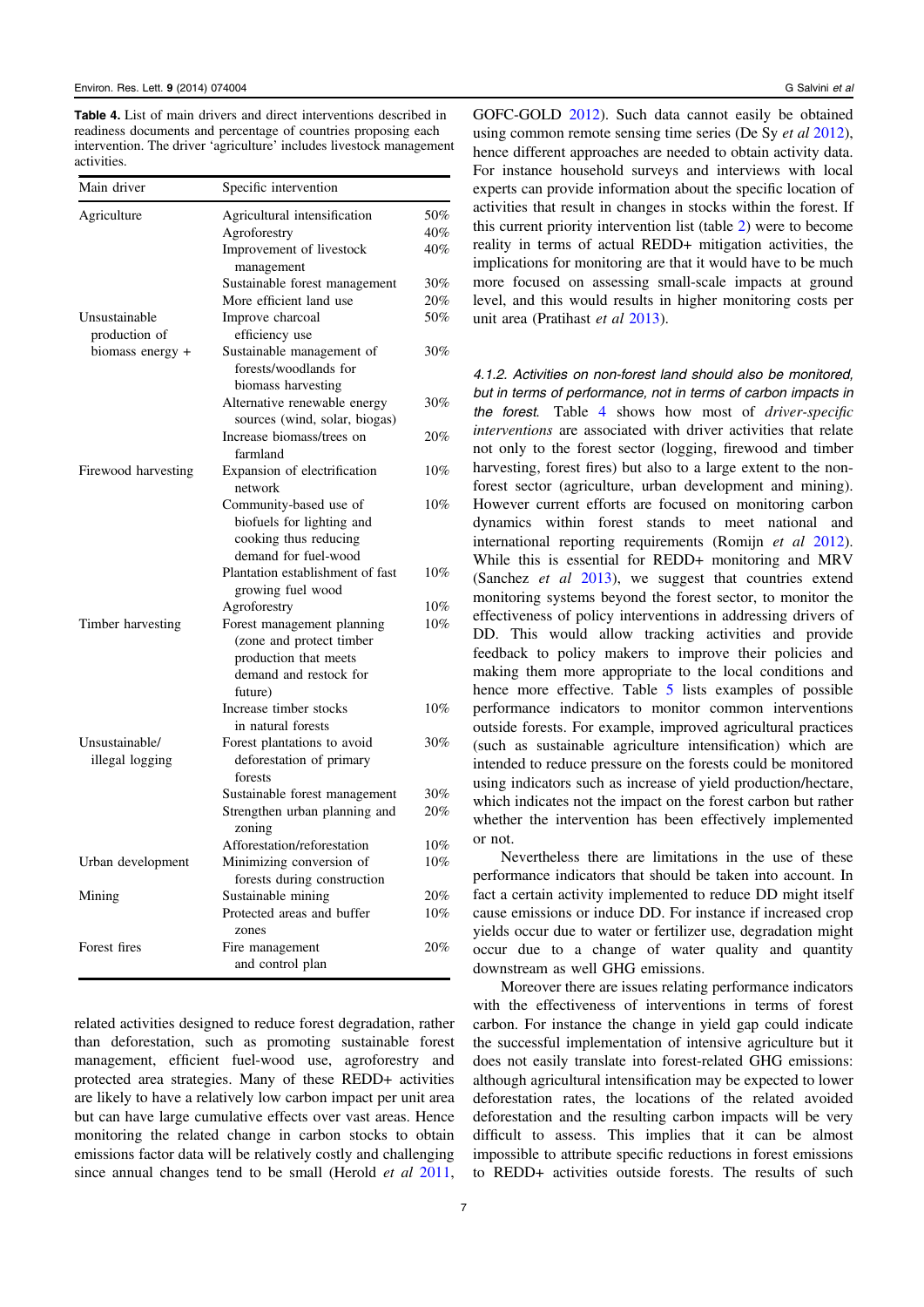<span id="page-8-0"></span>

Figure 3. Comparing the percentage of interventions proposed by Group 1 countries (Countries with driver-specific interventions;  $N = 10$ ) and Group 2 countries (All other countries;  $N = 33$ ).

 $\blacksquare$  Countries with driver specific interventions

activities can only be registered in their cumulative effect through national forest monitoring, and the question on what activity and which actors have generated how much carbon credit is very difficult to be answered. This fact may have important implications for the distribution of REDD+ benefits (Skutsch et al [2013\)](#page-12-0).

Moreover, besides measuring performance indicators, in the process of assessing the effectiveness of interventions, robust policy analysis should be carried out to assess the issue of attribution. In fact, performance indicators and measurements of carbon stock changes do not provide insights into causal linkages between drivers, interventions, and outcomes: while change may occur, actually attributing it to the intervention can be complex. For instance a newly passed law restricting harvesting in certain areas may appear to be highly successful: however, the effect might alternatively be due to a quite different stimulus, such as an economic slowdown. Hence robust policy analysis is important to carefully collect all relevant information and further explore these aspects.

### 5. Conclusions

This study provides a comprehensive overview of the current strategies for addressing drivers of DD as presented by 43 REDD+ countries in 98 readiness documents. The analysis allowed for a deeper understanding of implications for monitoring systems. We build our assessment upon a logical interaction between identified (and reported) drivers of DD, proposed REDD+ interventions and systems to monitor the effectiveness of interventions. In order for REDD+ interventions to be effective they should be directly linked with the drivers of DD that they aim to address. The effectiveness of interventions in addressing drivers should be monitored systematically. Improving monitoring capacities provides data of progressively better quality and hence increasingly detailed information about drivers, allowing to (re)design REDD policy interventions, so that they will be more suited to the local conditions and hence more effective.

All other countries

We explored the elements of this logical chain in three steps. Firstly we synthesized information on the direct and enabling interventions proposed by countries wishing to participate in REDD+; secondly we assessed to what extent countries propose interventions by taking into account what they know (and report) about drivers of DD; thirdly we considered the implications for future monitoring of the effectiveness of interventions.

Results show that the interventions proposed by many countries focus less on activities to reduce deforestation, but rather on those that should result in reducing forest degradation and enhancing forest carbon stocks. These results indicate a need for a deeper understanding of why countries tend to focus in their proposals on tackling forest degradation instead of deforestation, and the possible implications for effectiveness of proposed interventions if further evidence on drivers of DD indeed suggest a mismatch. The currently proposed measures do have already strong implication for monitoring systems. While monitoring deforestation greatly relies on remote sensing time series, monitoring other forestrelated activities relies more on ground level approaches, such as interviews with local experts, who can provide information about the location of activities such as fuel-wood use, forest degradation and tree planting. These monitoring approaches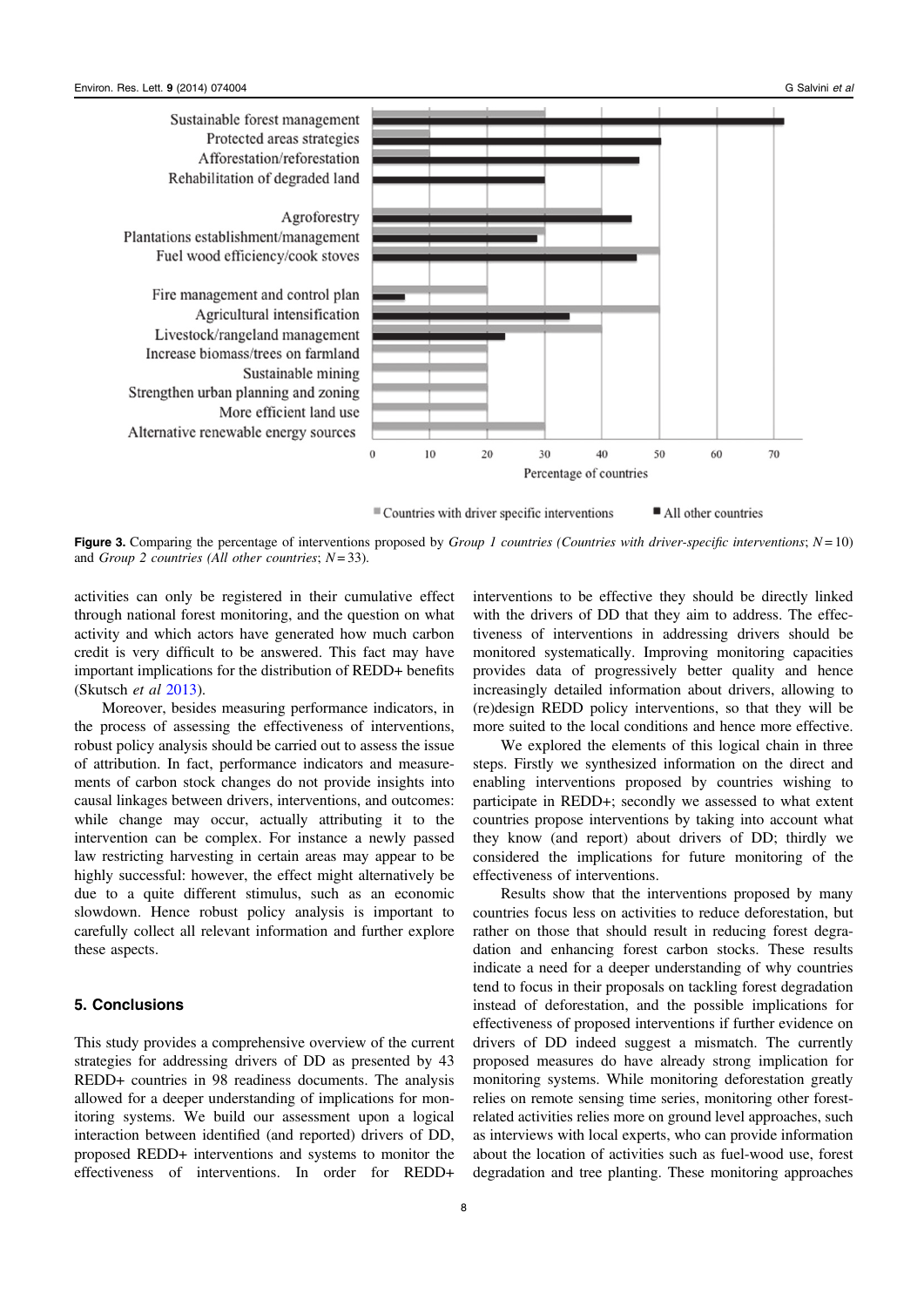forest-land (carbon stock).

<span id="page-9-0"></span>Table 5. Non-forest related indicators to monitor the effectiveness of the interventions (derived from table [3](#page-5-0)) and the expected impact in

| Sector                   | Direct interventions                                                                         | Possible performance<br>indicators                                                                                                               |
|--------------------------|----------------------------------------------------------------------------------------------|--------------------------------------------------------------------------------------------------------------------------------------------------|
| Non-<br>forest<br>sector | Agricultural<br>intensification<br>More efficient<br>land use                                | Increase in yield<br>productivity/hectare<br>Increase in productivity/<br>hectare                                                                |
|                          | Improve livestock<br>management                                                              | Improved livestock yield/<br>hectare                                                                                                             |
|                          | Agroforestry                                                                                 | Increase in yield<br>production, more trees<br>and carbon stocks on<br>farmland, less extraction<br>and carbon loss from<br>neighbouring forests |
|                          | Increase biomass/<br>trees on farmland                                                       | Increased number of trees<br>and enhanced carbon<br>stocks on farmland                                                                           |
|                          | Improve charcoal<br>efficiency use                                                           | Number and use of<br>functioning energy-<br>saving stoves                                                                                        |
|                          | Alternative<br>renewable energy<br>sources (wind,<br>solar, biogas)                          | Installation and operation<br>of alternative energy-<br>sources (windmills, solar<br>panels, biogas harvest)                                     |
| Forest<br>sector         | Forest plantations<br>to avoid<br>deforestation of<br>primary forests<br>Sustainable forest/ | Increased carbon stock in<br>$forest + lower$<br>deforestation and<br>degradation rate for<br>(fire)wood collection                              |
|                          | woodland<br>management                                                                       |                                                                                                                                                  |

will be much more focused on assessing smaller-scale impacts, which generally tend to be more costly.

In addition, most of the driver-specific interventions proposed address drivers not only inside but also outside the forest sector. However current monitoring efforts are focused on monitoring carbon dynamics within forest stands to meet national and international reporting requirements. These findings suggest that REDD+ monitoring should be extended by looking at effectiveness of REDD+ activities also outside the forest sector, including agriculture and other land use changes. This is important for two main reasons. Firstly it helps to capture interactive effects: where for instance agriculture is driving forest loss and where management (such as agroforestry) is driving carbon sequestration. Secondly it addresses confusion over boundaries—where one land use begins and another ends, what is forest and what is not. This is important because shifts in boundaries can result in large shifts in carbon accounting over time or across countries.

Nevertheless developing capacities to extend monitoring systems beyond the forest sector implies the use of additional resources for monitoring, which already accounts for a large part of countries' REDD+ readiness activities (Romijn et al [2012\)](#page-11-0). Hence REDD+ countries should carefully

evaluate how to employ their resources in such a way that is cost-effective. One way in which this could perhaps be done is by involving local communities in monitoring, which is also vital to increase the quality and quantity of data and at the same time might empower local communities and generates local employment opportunities (Danielsen *et al* 2011).

Concerning enabling interventions, a large number have been described, of which the most common are stakeholder involvement, tenure and rights regularization and policy and governance reform. Proposed enabling interventions remain rather vague and explicit linkages to existing or planned policies and national development programmes that are potentially driving deforestation are rarely made. Moreover, for enabling interventions to be effective, they need to be bundled. For instance agricultural intensification should be combined with zoning, protected areas or rehabilitation of degraded lands to prevent further forest clearing. Only few of the readiness-documents reviewed explicitly mention the importance of implementing interventions in a combined way, and countries may need to give more attention to this.

## Appendix A. Readiness documents per country reviewed.

| All countries                       | FCPF*             | UNREDD**   | CIFOR*** | Group                   |  |
|-------------------------------------|-------------------|------------|----------|-------------------------|--|
| (43)                                | (34)              | (15)       | (6)      | $\boldsymbol{N}$        |  |
| Argentina                           | June 2010         |            |          | 1                       |  |
| <b>Bolivia</b>                      |                   | March 2010 |          | $\overline{c}$          |  |
| <b>Brazil</b>                       |                   |            | 2012     | $\overline{c}$          |  |
| <b>Burkina Faso</b>                 | June 2012         |            |          | $\overline{c}$          |  |
| Cameroon                            | January<br>2013   |            | 2011     | $\overline{2}$          |  |
| Cambodia                            | March<br>2011     | May 2011   |          | 2                       |  |
| Central                             | September<br>2011 |            |          | $\overline{2}$          |  |
| African                             |                   |            |          |                         |  |
| Republic                            |                   |            |          |                         |  |
| Chile                               | January<br>2012   |            |          | 2                       |  |
| Colombia                            | September<br>2011 |            |          | 1                       |  |
| Congo,<br>Democratic<br>Republic of | <b>July 2010</b>  | March 2010 |          | $\overline{2}$          |  |
| Costa Rica                          | August<br>2010    |            |          | 2                       |  |
| El Salvador                         | June 2012         |            |          | 1                       |  |
| Ethiopia                            | May 2011          |            |          | 1                       |  |
| Ecuador                             |                   | March 2011 |          | 2                       |  |
| Ghana                               | December<br>2010  |            |          | $\overline{2}$          |  |
| Guatemala                           | March<br>2012     |            |          | 1                       |  |
| Guyana                              | April 2010        |            |          | 1                       |  |
| Indonesia                           | May 2009          | May 2009   | 2012     | $\overline{\mathbf{c}}$ |  |
| Kenya                               | August<br>2010    |            |          | $\overline{c}$          |  |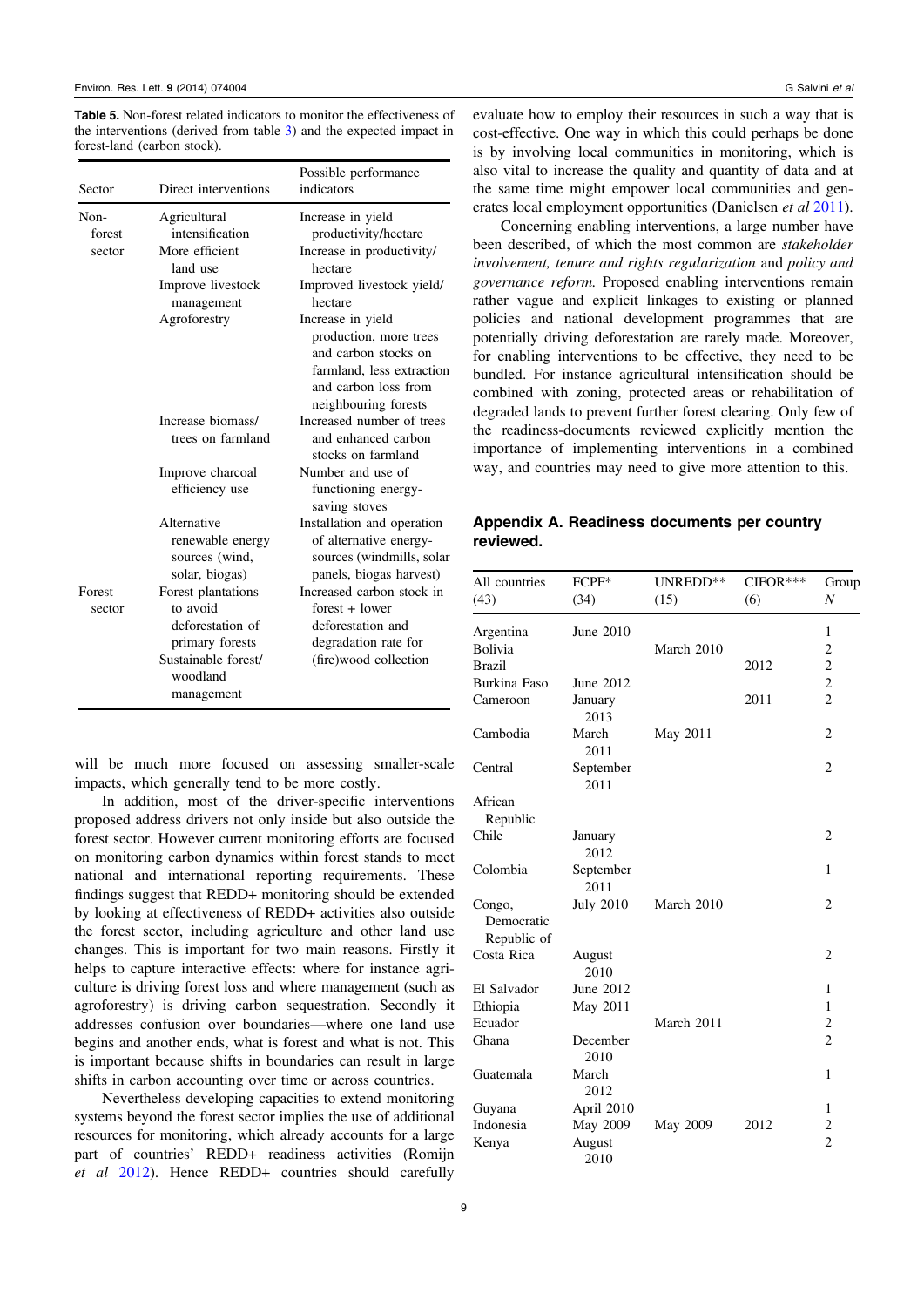<span id="page-10-0"></span>

|                    |                 | (Continued.)     |          |                  | (Continued.)                                                                    |       |
|--------------------|-----------------|------------------|----------|------------------|---------------------------------------------------------------------------------|-------|
| All countries      | FCPF*           | UNREDD**         | CIFOR*** | Group            | Policy and governance reform                                                    | 43%   |
| (43)               | (34)            | (15)             | (6)      | $\boldsymbol{N}$ | Promotion of alternatives to deforestation (including<br>alternative land use)  | 26%   |
| Laos               | October         |                  |          | $\mathbf{1}$     | Cross-sectoral coordination                                                     | 31%   |
| Democratic         | 2010            |                  |          |                  | Harmonization of policies                                                       | 23%   |
| Republic           |                 |                  |          |                  | Promotion of alternatives to wood fuel (energy sector)                          | 14%   |
| Liberia            | June 2011       |                  |          | $\mathbf{2}$     | Stakeholder involvement                                                         | 46%   |
| Madagascar         | October<br>2010 |                  |          | $\overline{2}$   | Community forest management/participatory forest<br>management                  | 46%   |
| Mexico             | June 2011       |                  |          | $\overline{c}$   | Stakeholder involvement/participatory planning                                  | 17%   |
| Mozambique         | March           |                  | 2012     | $\mathbf{1}$     | Tenure and rights                                                               | 43%   |
|                    | 2012            |                  |          |                  | Tenure and rights regularization                                                | 43%   |
| Nepal              | October         |                  | 2013     | 2                | Financial incentives                                                            | 40%   |
|                    | 2010            |                  |          |                  | Financial incentives (agriculture sector)                                       | 26%   |
| Nicaragua          | June 2012       |                  |          | $\mathbf{2}$     | Payments for ecosystem services (PES)                                           | 26%   |
| Nigeria            |                 | October          |          | 2                | Financial incentives for re-/af-forestation                                     | 11%   |
|                    |                 | 2011             |          |                  | Land management                                                                 | 34%   |
| Panama             | May 2009        | January          |          | 2                | Land use planning/zoning                                                        | 34%   |
|                    |                 | 2010             |          |                  | More intensive agriculture and livestock practices                              | $9\%$ |
| Papua New          | February        | January          |          | 2                | Agriculture sustainable practices and deforestation planning                    | $3\%$ |
| Guinea             | 2013            | 2011             |          |                  | Reduce emissions from other biomes                                              | $3\%$ |
| Paraguay           |                 | November         |          | 2                | Deal with settlement/displacement and infrastructure                            | $3\%$ |
|                    |                 | 2010             |          |                  | Shifting expansion to/reforestation on degraded lands                           | 26%   |
| Peru               | March           |                  |          | 2                | Technology improvements                                                         | 31%   |
|                    | 2011            |                  |          |                  | Capacity building for improved agriculture techniques                           | 29%   |
| Solomon<br>islands |                 | <b>July 2011</b> |          | 2                | Improve agricultural, silvicultural, livestock technologies<br>and productivity | 23%   |
| Sri Lanka          |                 | November<br>2012 |          | $\mathbf{2}$     | Assess other renewable energy sources, energy efficient<br>stoves               | 6%    |
| Suriname           | January         |                  |          | 2                | Institutional capacity                                                          | 31%   |
|                    | 2010            |                  |          |                  | Institutional (re)organization/strengthening                                    | 31%   |
| Tanzania           | October         | October          |          | $\mathbf{1}$     | Decentralization                                                                | 6%    |
|                    | 2010            | 2009             |          |                  | Benefit sharing                                                                 | 26%   |
| Thailand           | February        |                  |          | 2                | Poverty reduction/pro poor benefit                                              | 26%   |
|                    | 2013            |                  |          |                  | Appropriate disincentives                                                       | 17%   |
| The                |                 | November         |          | 2                | Finance/credit disincentives                                                    | 17%   |
| Philippines        |                 | 2010             |          |                  | Elimination of incentives aimed at agricultural expansion                       | 6%    |
| Uganda             | June 2011       |                  |          | $\mathbf{1}$     | Changes to pricing and export policies (also to minimize                        | $3\%$ |
| Vanuatu            | September       |                  |          | $\mathbf{2}$     | leakage)                                                                        |       |
|                    | 2012            |                  |          |                  | Promote complementary voluntary private sector initiatives                      | 14%   |
| Vietnam            | November        | August 2009      | 2012     | $\mathbf{2}$     | Improvement/establishment of wood certification                                 | 14%   |
|                    | 2011            |                  |          |                  | Addressing leakage                                                              | 9%    |
| Zambia             |                 | March 2010       |          | 2                | Assessment of leakage risk potential related to interventions                   | $9\%$ |
|                    |                 |                  |          |                  | Collaboration with bordering countries to lower leakage risk                    | $6\%$ |

\*<http://forestcarbonpartnership.org/redd-country-participants>

\*\*<http://un-redd.org/PublicationsResources/tabid/587/Default.aspx> \*\*\*<http://cifor.org>

Appendix B. Complete list of enabling interventions, grouped in 12 main sub-categories. The right column lists the percentage of countries proposing each intervention.

| Good governance                            | 83% |
|--------------------------------------------|-----|
| Improved governance                        | 34% |
| Improved law enforcement                   | 31% |
| Environmental and social impact assessment | 17% |
| EU Voluntary Partnership Agreements-FLEGT  | 17% |
| Improve transparency (against corruption)  | 14% |
| Policies                                   | 51% |
|                                            |     |

## References

- Angelsen A 2010 Policies for reduced deforestation and their impact on agricultural production Proc. Natl Acad. Sci. USA [107](http://dx.doi.org/10.1073/pnas.0912014107) [19639](http://dx.doi.org/10.1073/pnas.0912014107)–44
- Angelsen A and Kaimowitz D 1999 Agricultural Technologies and Tropical Deforestation, (New York: CABI) in association with Center for International Forestry Research (CIFOR)
- Angelsen A and Rudel T K 2013 Designing and implementing effective REDD+Policies: a forest transition approach Rev. Environ. Econ. Policy 7 91–[113](http://dx.doi.org/10.1093/reep/res022)
- Boucher D H 2011 Brazil's Success in Reducing Deforestation UCS Tropical Forest and Climate Briefing #8 (Cambridge, MA: Union of Concerned Scientists) [www.ucsusa.org/assets/](http://www.ucsusa.org/assets/documents/global warming/Brazil-s-Success-in-Reducing-Deforestation.pdf)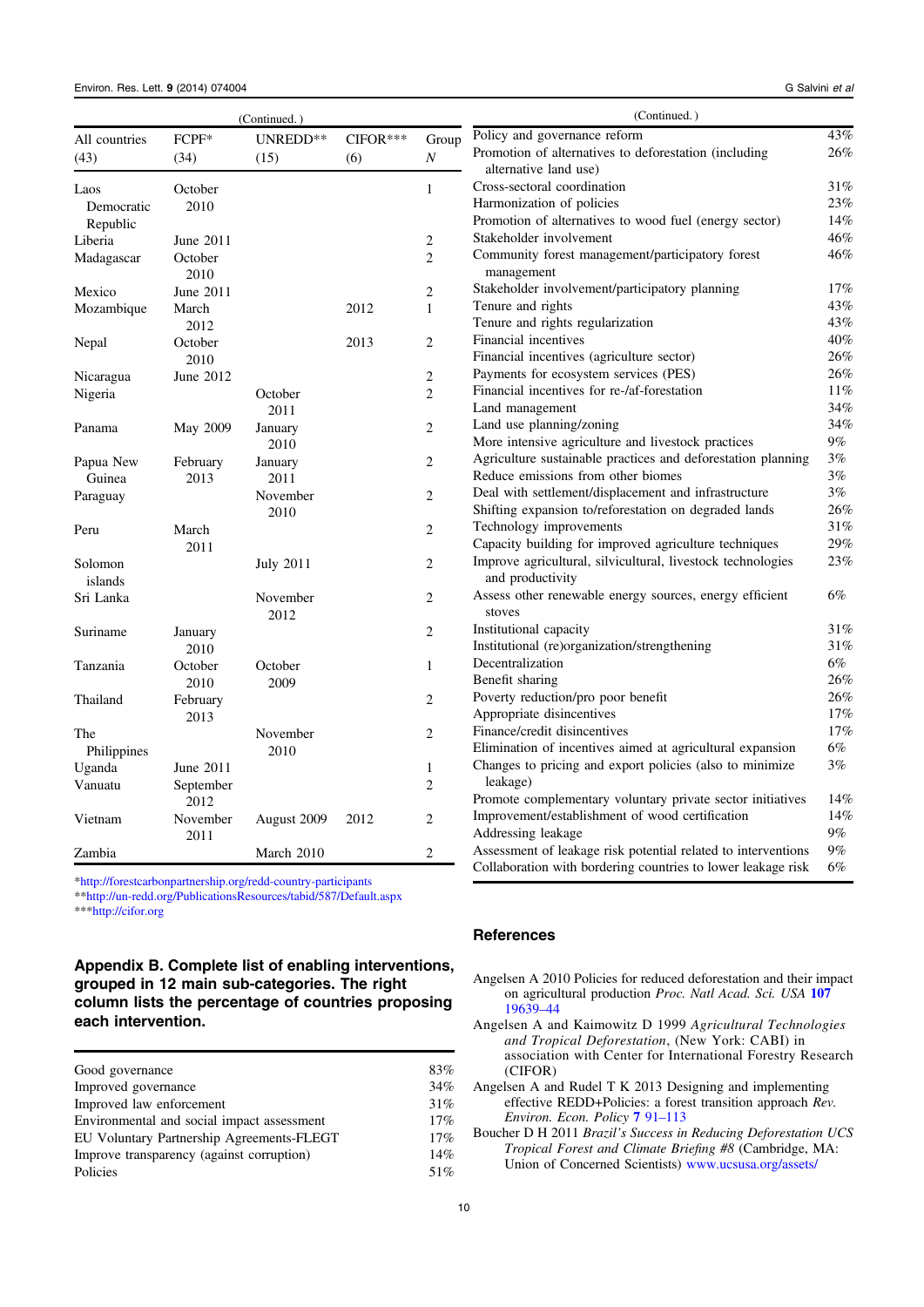<span id="page-11-0"></span>[documents/global warming/Brazil-s-Success-in-Reducing-](http://www.ucsusa.org/assets/documents/global warming/Brazil-s-Success-in-Reducing-Deforestation.pdf)[Deforestation.pdf](http://www.ucsusa.org/assets/documents/global warming/Brazil-s-Success-in-Reducing-Deforestation.pdf)

- Boucher D H, Elias P, Lininger K, May-Tobin C, Roquemore S and Saxon E 2011 The Root of the Problem: What's Driving Tropical Deforestation Today? (Cambridge, MA: Union of Concerned Scientists) [www.ucsusa.org/assets/ documents/](http://www.ucsusa.org/assets/ documents/global warming/UCS RootoftheProblemDriversofDeforestation FullReport.pdf) [global warming/UCS RootoftheProblemDriversof](http://www.ucsusa.org/assets/ documents/global warming/UCS RootoftheProblemDriversofDeforestation FullReport.pdf) [Deforestation FullReport.pdf](http://www.ucsusa.org/assets/ documents/global warming/UCS RootoftheProblemDriversofDeforestation FullReport.pdf)
- da Fonseca G A B et al 2007 No forest left behind PLoS Biol. 5 1645–6
- Brockhaus M and Angelsen A 2012 Seeing REDD+ through 4Is. A political economy framework Analysing REDD+: Challenges and Choices (Bogor, Indonesia: CIFOR)
- Brockhaus M, Di Gregorio M and Wertz-Kanounnikoff S 2012 Guide for Country Profiles: Global Comparative Study on REDD (GCS-REDD) Component 1 on National REDD+ Policies and Processes CIFOR 2012 Country profiles for REDD+ drivers, agents and institutions (Bogor, Indonesia: CIFOR) [\(http://forestsclimatechange.org/ global-comparative](http://forestsclimatechange.org/ global-comparative-study-on-redd/national-redd-initiatives/the-context-for-redd-drivers-agents-and-institutions.html)[study-on-redd/national-redd-initiatives/the-context-for-redd](http://forestsclimatechange.org/ global-comparative-study-on-redd/national-redd-initiatives/the-context-for-redd-drivers-agents-and-institutions.html)[drivers-agents-and-institutions.html\)](http://forestsclimatechange.org/ global-comparative-study-on-redd/national-redd-initiatives/the-context-for-redd-drivers-agents-and-institutions.html)
- Brockhaus M, Di Gregorio M and Mardiah S 2013 Governing the design of national REDD+: an analysis of the power of agency J. Forest Policy Econ., in press [doi:10.1016/j.](http://dx.doi.org/10.1016/j.forpol.2013.07.003) [forpol.2013.07.003](http://dx.doi.org/10.1016/j.forpol.2013.07.003)
- Danielsen F et al 2011 At the heart of REDD+: a role for local people in monitoring forests? Conserv. Lett. 4 [158](http://dx.doi.org/10.1111/conl.2011.4.issue-2)–67
- De Fries R, Fole HELMUT J G and LAMBIN E F 2002 Proximate causes and underlying driving forces of tropical deforestation Bioscience 52 [143](http://dx.doi.org/10.1641/0006-3568(2002)052[0143:PCAUDF]2.0.CO;2)–50
- De Vries B, Avitabile V, Kooistra L and Herold M 2012 Monitoring the impact of REDD+ implementation in the UNESCO Kafa biosphere reserve Ethiopia. Sensing a Changing World
- Di Gregorio M, Brockhaus M, Cronin T and Muharrom E 2012 Politics and power in national REDD+ policy processes Analysing REDD+: Challenges and Choices ed A Angelsen (Bogor, Indonesia: CIFOR) pp 69–90
- Dkamela G P 2011 Le contexte de la REDD+ au Cameroun: Causes, agents et institutions, Papier Occasionnel 57 (Bogor, Indonésie: CIFOR)
- FCPF 2010 Harvesting Knowledge on REDD-Plus: Early Lessons From the FCPF Initiative and Beyond (Washington, DC: The Forest Carbon Partnership Facility)
- FCPF 2013 REDD+ Country Candidates [http://](http://forestcarbonpartnership.org/redd-country-candidates) [forestcarbonpartnership.org/redd-country-candidates](http://forestcarbonpartnership.org/redd-country-candidates)
- Geist H and Lambin E 2001 What Drives Tropical Deforestation? A Meta-Analysis of Proximate and Underlying Causes of Deforestation Based on Subnational Case Study Evidence, LUCC Report Series: 4 Land-Use and Land-Cover Change (LUCC) Project, International Geosphere-Biosphere Programme (IGBP) LUCC Report Series 4 (Louvain-La-Neuve, Belgium: LUCC International Project Office)
- Geist H and Lambin E 2002 Proximate causes and underlying driving forces of tropical deforestation Bioscience [52](http://dx.doi.org/10.1641/0006-3568(2002)052[0143:PCAUDF]2.0.CO;2) [143](http://dx.doi.org/10.1641/0006-3568(2002)052[0143:PCAUDF]2.0.CO;2)–50
- GOFC-GOLD 2010 A Sourcebook of Methods and Procedures for Monitoring and Reporting Anthropogenic Greenhouse Gas Emissions and Removals Caused by Deforestation, Gains and Losses of Carbon Stocks in Forest Remaining Forests, and Forestation, GOFC-GOLD Report version COP15-1 edition (Alberta: GOFC-GOLD) [\(http://gofc-gold.uni-jena.de/redd/\)](http://gofc-gold.uni-jena.de/redd/)
- GOFC-GOLD 2012 A Sourcebook of Methods and Procedures for Monitoring and Reporting Anthropogenic Greenhouse Gas Emissions and Removals Caused by Deforestation, Gains and Losses of Carbon Stocks in Forest Remaining Forests, and Forestation, GOFC-GOLD Report version COP17-1 (Alberta: Global Observations of Forest Cover and Land Dynamics Project Office) [www.gofc-gold.uni-jena.de/redd/sourcebook/](http://www.gofc-gold.uni-jena.de/redd/sourcebook/Sourcebook_Version_Nov_2011_cop17_1.pdf) [Sourcebook\\_Version\\_Nov\\_2011\\_cop17\\_1.pdf](http://www.gofc-gold.uni-jena.de/redd/sourcebook/Sourcebook_Version_Nov_2011_cop17_1.pdf)
- Herold M, Angelsen A, Verchot L, Wijaya A and Ainembabazi J H 2012 A stepwise framework for developing REDD+ reference levels Analysing REDD+: Challenges and Choices ed A Angelsen, M Brockhaus, W D Sunderlin and LV Verchot (Bogor, Indonesia: Center for International Forestry Research (CIFOR)) pp 307–27 ([http://cifor.org/publications/pdf\\_](http://cifor.org/publications/pdf_files/Books/BAngelsen1201.pdf)files/ [Books/BAngelsen1201.pdf](http://cifor.org/publications/pdf_files/Books/BAngelsen1201.pdf))
- Herold M, Román-Cuesta R M, Mollicone D, Hirata Y, Van Laake P, Asner G P, Souza C, Skutsch M, Avitabile V and MacDicken K 2011 Options for monitoring and estimating historical carbon emissions from forest degradation in the context of REDD+ Carbon Balance Manag. 6 [13](http://dx.doi.org/10.1186/1750-0680-6-13)
- Herold M and Skutsch M 2011 Monitoring, reporting and verification for national REDD+ programmes: two proposals Environ. Res. Lett. 6 [014002](http://dx.doi.org/10.1088/1748-9326/6/1/014002)
- Hosonuma N, Herold M, De S V, De F R S, Brockhaus M, Verchot L, Angelsen A and Romijn E 2012 An assessment of deforestation and forest degradation drivers in developing countries Environ. Res. Lett. 7 [044009](http://dx.doi.org/10.1088/1748-9326/7/4/044009)
- Indrarto G B, Murharjanti P, Khatarina J, Pulungan I, Ivalerina F, Rahman J, Prana M N, Resosudarmo I A P and Muharrom E 2012 The context of REDD+ in Indonesia (Working Paper 92) (Bogor, Indonesia: CIFOR)
- InstitutoNacional de Ecologia y CambioClimatico (INECC) 2012 Index of economic pressure to (risk of) deforestation. [www.](http://www.inecc.gob.mx/irdef-eng) [inecc.gob.mx/irdef-eng](http://www.inecc.gob.mx/irdef-eng) accessed 24 September 2013
- Kanninen M, Murdiyarso D, Seymour F, Angelsen A, Wunder S and German L 2007 Do Trees Grow on Money? The Implications of Deforestation Research for Policies to Promote REDD (Forest Perspectives 61) (Bogor, Indonesia: CIFOR)
- Kissinger G, Herold M and De Sy V 2012 Drivers of deforestation and forest degradation: a synthesis report for REDD+ Policymakers (Vancouver, Canada: Lexeme Consulting)
- Korhonen-Kurki K, Sehring J, Brockhaus M and di Gregorio M 2014 Enabling factors for establishing REDD+ in a context of weak governance Clim. Policy 14 [167](http://dx.doi.org/10.1080/14693062.2014.852022)-86
- May P H, Millikan B and Gebara M F 2012 The context of REDD+ in Brazil: drivers, agents, and institutions Occasional Paper 55 (Bogor, Indonesia: CIFOR)
- Ministry of Norwegian Environment 2009 The Government of Norway's International Climate and Forest Initiative [www.](www.regjeringen.no/templates/RedaksjonellArtikkel.aspx?id=547202&epslanguage=EN-GB) [regjeringen.no/templates/RedaksjonellArtikkel.aspx?](www.regjeringen.no/templates/RedaksjonellArtikkel.aspx?id=547202&epslanguage=EN-GB) [id=547202&epslanguage=EN-GB](www.regjeringen.no/templates/RedaksjonellArtikkel.aspx?id=547202&epslanguage=EN-GB)
- Mohamed A A, Mohammed A S and van Keulenz H 2000 An integrated agro-economic and agro-ecological methodology for land use planning and policy analysis Int. J. Appl. Earth Obs. Geoinf. 2 87–[103](http://dx.doi.org/10.1016/S0303-2434(00)85003-5)
- Phạm T T, Moeliono M, Nguyễn T H, Nguyễn H T and Vũ T H 2012 The context of REDD+ in Brazil: drivers, agents, and institutions, Occasional Paper (Bogor, Indonesia: CIFOR) p 77
- Pratihast A K, Herold M, Sy V de, Murdiyarso D and Skutsch M 2013 Linking community-based and national REDD+ monitoring: a review of the potential *Carbon Manag*. 491-[104](http://dx.doi.org/10.4155/cmt.12.75)
- Ross M L 2001 Timber Booms and Institutional Breakdown in Southeast Asia (Cambridge, UK: Cambridge University Press)
- Romijn J E, Herold M, Kooistra L, Murdiyarso D and Verchot L 2012 Assessing capacities of non-annex I countries for national forest monitoring in the context of REDD+ Environ. Sci. Policy 20 [33](http://dx.doi.org/10.1016/j.envsci.2012.01.005)–48
- Rudel T K, Schneider L, Uriarte M, Turner B L, DeFries R, Lawrence D, Geoghegan J, Hecht S, Ickowitz A and Lambin E F 2009 Agricultural intensification and changes in cultivated areas, 1970-2005 Proc. Natl Acad. Sci. [106](http://dx.doi.org/10.1073/pnas.0812540106) [20675](http://dx.doi.org/10.1073/pnas.0812540106)–80
- Rudel T K 2007 Changing agents of deforestation: from stateinitiated to enterprise driven processes, 1970-2000 Land Use Policy 24 [35](http://dx.doi.org/10.1016/j.landusepol.2005.11.004)–41
- Rudorff B F T, Adami M, Aguiar D A, Moreira M A, Mello M P, Fabiani L, Amaral D F and Pires B M 2011 The soy